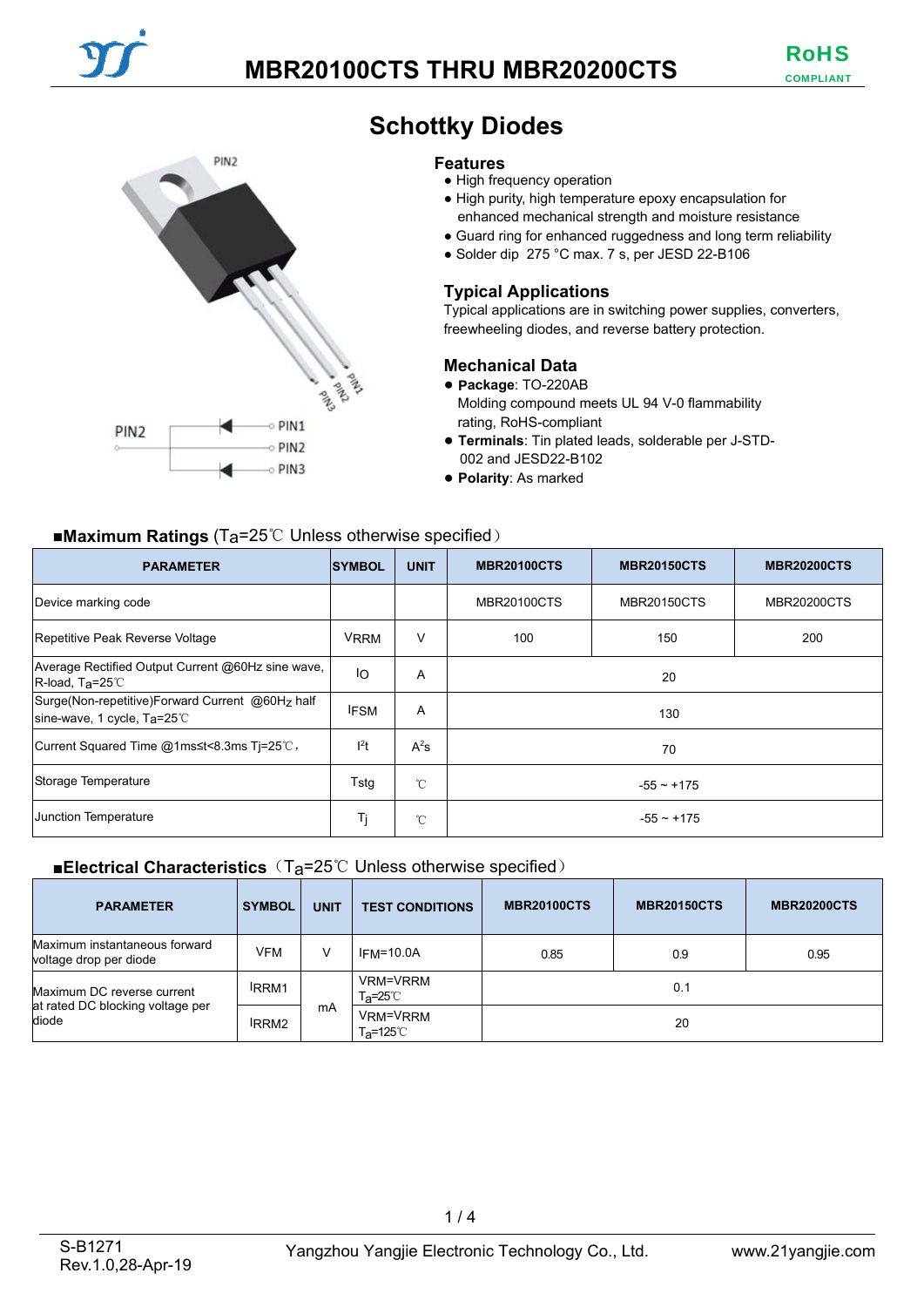

#### ■**Thermal Characteristics** (T<sub>a</sub>=25℃ Unless otherwise specified)

|                       | <b>PARAMETER</b>             | <b>SYMBOL</b> | <b>UNIT</b> | <b>MBR20100CTS</b> | <b>MBR20150CTS</b> | <b>MBR20200CTS</b> |
|-----------------------|------------------------------|---------------|-------------|--------------------|--------------------|--------------------|
| Thermal<br>Resistance | Between junction<br>and case | $R\theta$ J-C | <b>CM</b>   |                    | 2.0                |                    |

#### ■**Ordering Information** (Example)

| <b>PREFERED P/N</b>            | UNIT WEIGHT $(g)$ | <b>MINIIMUM</b><br><b>PACKAGE(pcs)</b> | <b>INNER BOX</b><br><b>QUANTITY(pcs)</b> | <b>OUTER CARTON</b><br><b>QUANTITY(pcs)</b> | <b>DELIVERY MODE</b> |
|--------------------------------|-------------------|----------------------------------------|------------------------------------------|---------------------------------------------|----------------------|
| I MBR20100CTS THRU MBR20200CTS | Approximate 1.9   | 50                                     | 1000                                     | 5000                                        | Tube                 |

## ■**Characteristics** (Typical)

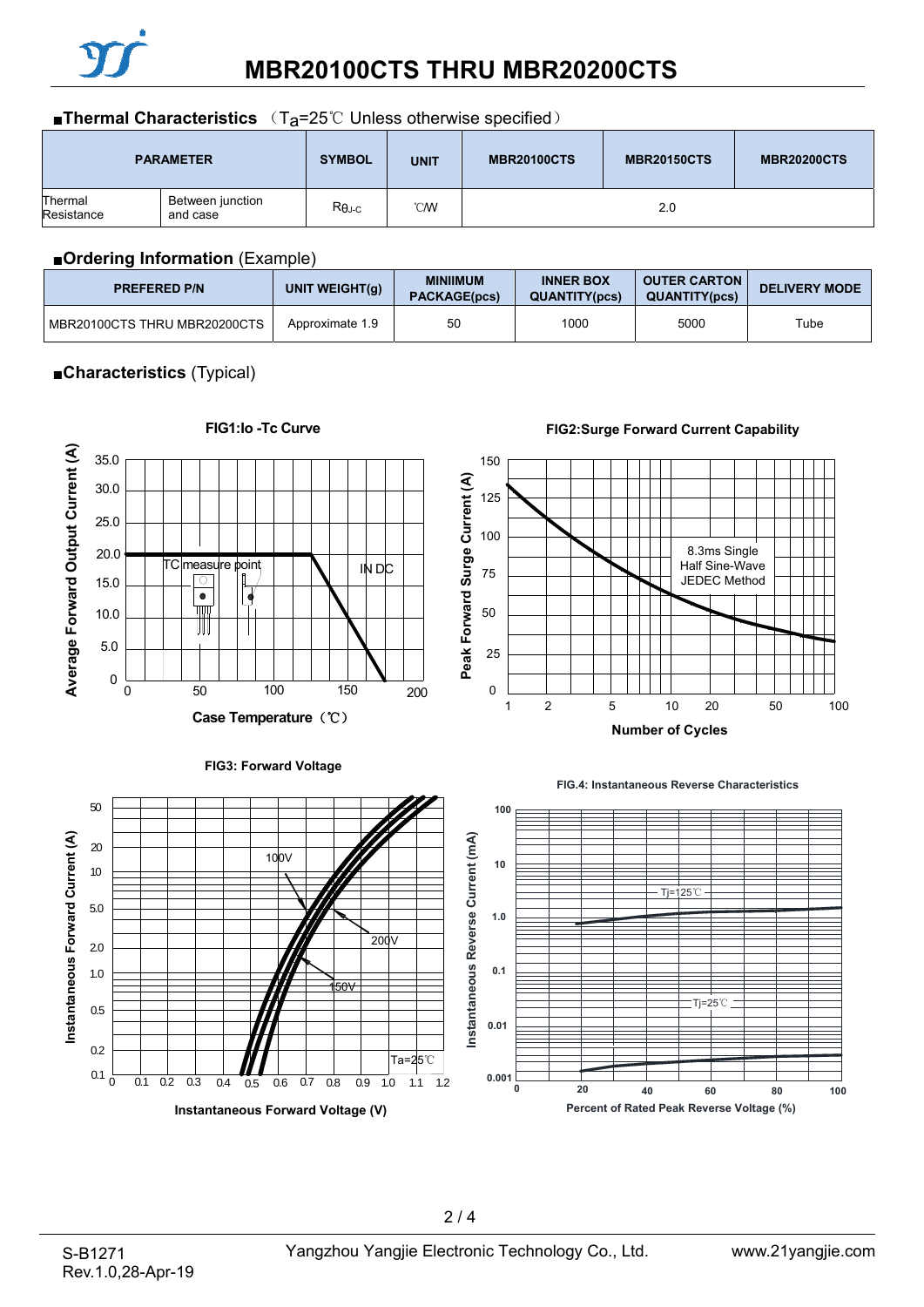

## ■**Outline Dimensions**



| <b>TO-220AB</b> |       |       |  |  |  |
|-----------------|-------|-------|--|--|--|
| Dim             | Min   | Max   |  |  |  |
| A               | 9.5   | 10.9  |  |  |  |
| в               | 2.22  | 3.27  |  |  |  |
| C               | 3.34  | 4.31  |  |  |  |
| D               | 14.5  | 15.5  |  |  |  |
| F               | 3.16  | 4.46  |  |  |  |
| F               | 0.28  | 0.64  |  |  |  |
| G               | 0.68  | 0.94  |  |  |  |
| н               | 13.06 | 14.62 |  |  |  |
| ı               | 2.01  | 3.07  |  |  |  |
| J               | 4.04  | 5.1   |  |  |  |
| Κ               | 1.14  | 1.4   |  |  |  |
|                 | 2.14  | 3.19  |  |  |  |

3 / 4